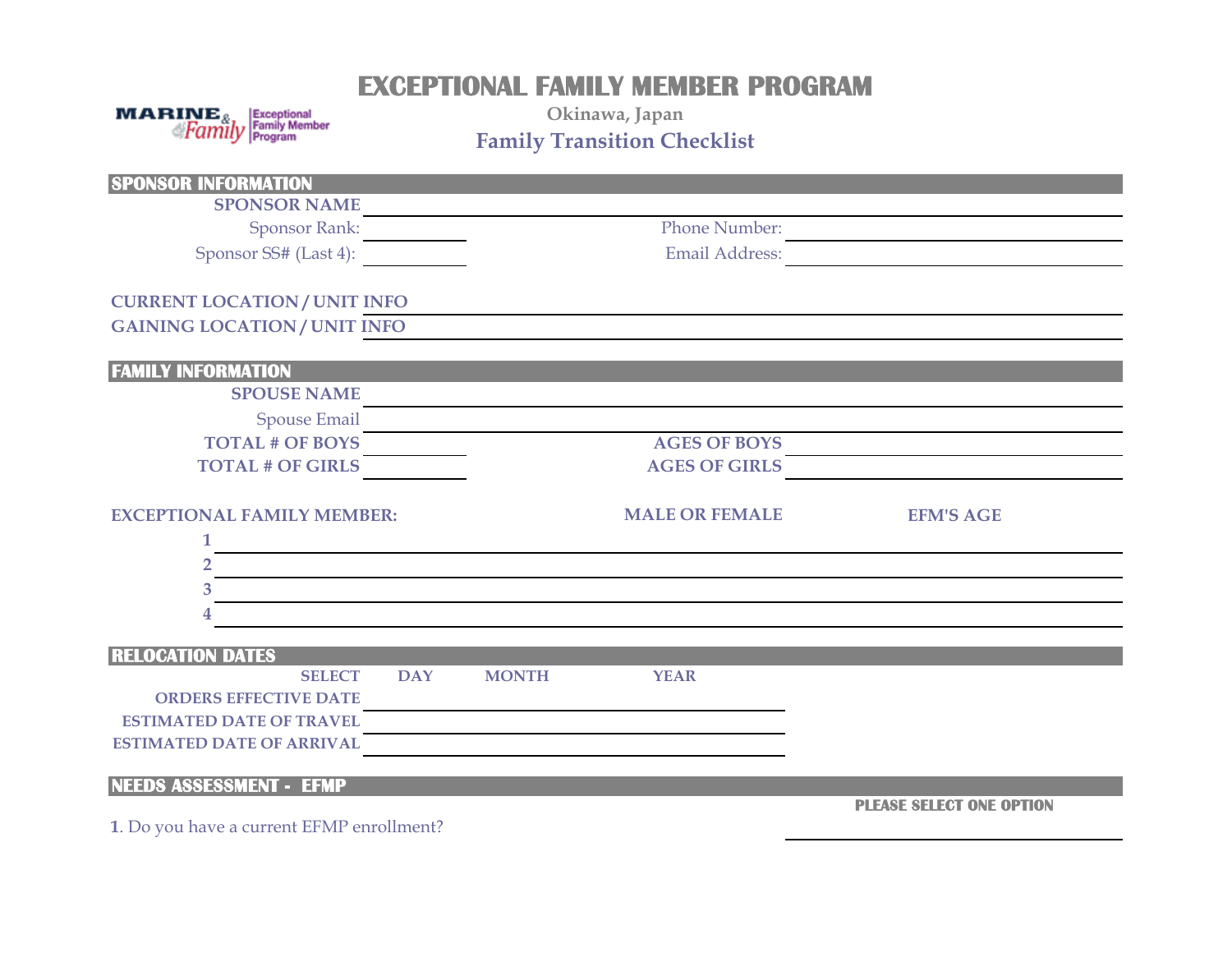| 2. Are you familiar with the various programs and services of MCCS?<br>3. Are you familiar with the various programs and services of EFMP?<br>4. Would you like more information abut EFMP or disability awareness?<br>5. Would you be interested in a special needs support group?<br>6. Would you be interested in EFMP recreational activities? |                                 |
|----------------------------------------------------------------------------------------------------------------------------------------------------------------------------------------------------------------------------------------------------------------------------------------------------------------------------------------------------|---------------------------------|
| <b>NEEDS ASSESSMENT - HOUSING</b>                                                                                                                                                                                                                                                                                                                  |                                 |
| 1. Will your family be applying for on-base military housing?<br>2. Have you already applied for housing?<br>3. Does your family qualify for priority housing as endorsed by HQ EFMP?<br>4. Does your EFM require modifications to housing?<br>5. Do you have any service animals?                                                                 | <b>PLEASE SELECT ONE OPTION</b> |
| <b>NEEDS ASSESSMENT - TRAVEL</b>                                                                                                                                                                                                                                                                                                                   |                                 |
| 1. Does your family have a "Plan My Move" calendar?<br>2. Are all medication prescriptions filled with refills?<br>3. Does your EFM require a modified hotel room?<br>4. Do you require accommodations for any service animals?                                                                                                                    | <b>PLEASE SELECT ONE OPTION</b> |
| <b>NEEDS ASSESSMENT - MEDICAL</b>                                                                                                                                                                                                                                                                                                                  |                                 |
| 1. If applicable, do you have copies of your EFM's pertinent medical records?<br>2. If applicable, do you have doctors established at your gaining facility/location?                                                                                                                                                                              | <b>PLEASE SELECT ONE OPTION</b> |
| <b>NEEDS ASSESSMENT - SCHOOL</b>                                                                                                                                                                                                                                                                                                                   |                                 |
| 1. If applicable, do you have current copies of your EFM's IFSP/IEP or 504?<br>2. Does the gaining school district have a copy of the current IFSP/IEP or 504?<br>3. Does the school currently provide any assistive technology for your EFM?                                                                                                      | <b>PLEASE SELECT ONE OPTION</b> |